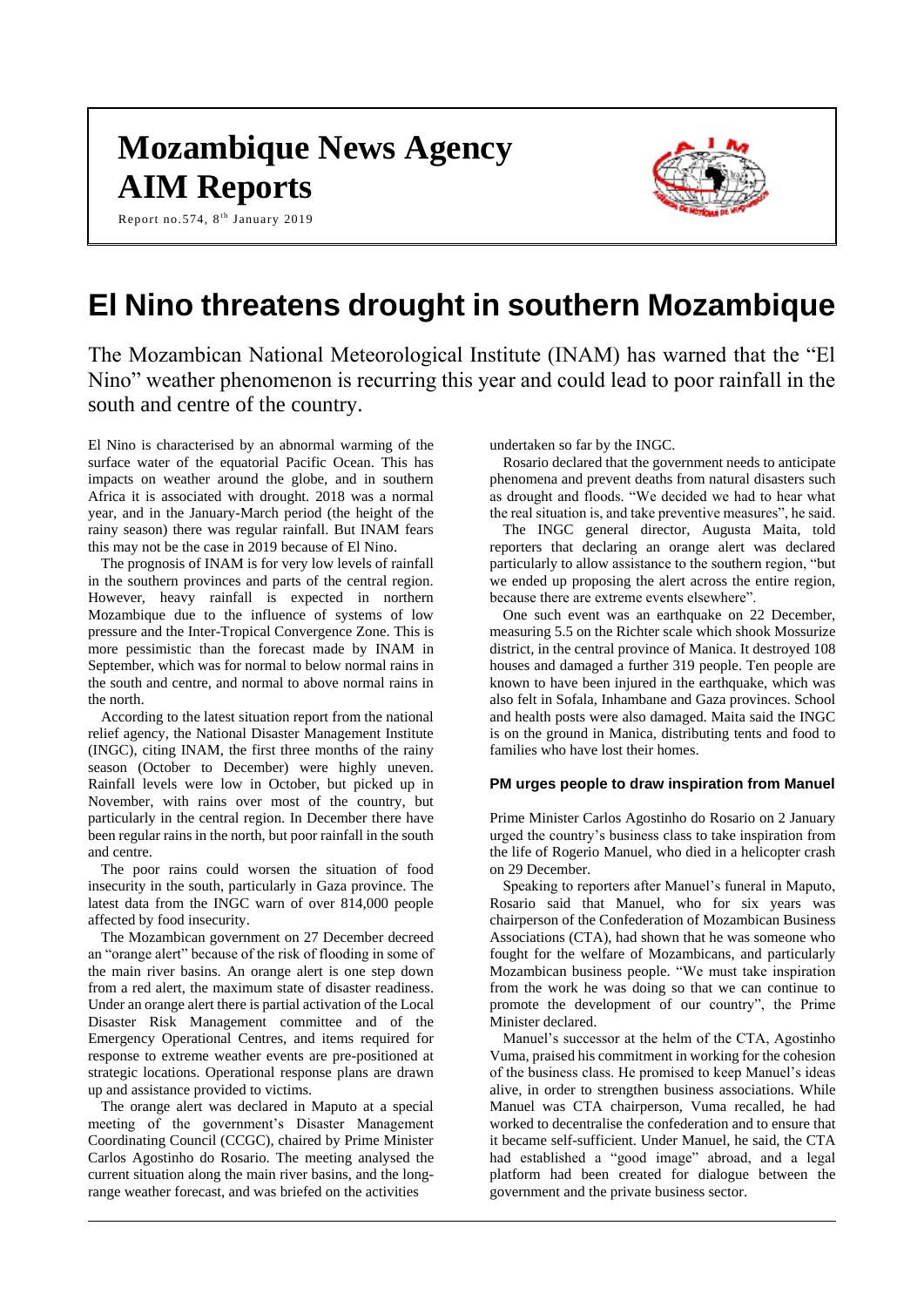## **Former Finance Minister Chang seeks bail**

Rudi Krause, the South African lawyer for Mozambique's former Finance Minister, Manuel Chang, who has been detained in Johannesburg since 29 December, says he intends to seek bail for his client. Manuel Chang is due to appear in the Kempton Park Magistrates Court in Johannesburg on 8 January, and Krause told the independent newssheet "Carta de Mocambique" that he will apply for bail, so that Chang can await in freedom the subsequent steps in the procedure for his extradition to the United States.

Chang was detained at OR Tambo International Airport on the basis of an international arrest warrant issued by the US authorities. He is being charged with conspiracy to commit money laundering, wire fraud and securities fraud.

The charges arise from the scandal of Mozambique's "hidden loans", whereby three companies, Proindicus, Ematum (Mozambique Tuna Company), and MAM (Mozambique Asset Management), in 2013 and 2014, obtained loans for over two billion dollars through the European banks Credit Suisse and VTB of Russia.

The loans were only possible because they were guaranteed by the Mozambican government, so that, in the event that the companies could not repay, the government would be liable for the whole two billion dollars. As Finance Minister at the time, it was Chang who signed most of the loan guarantees, although they violated the ceiling on guarantees laid down in the budget law.

The US prosecutors have so far arrested five people – Chang, three former executives of Credit Suisse, Andrew Pearse, Surjan Singh and Detelina Subeva; and Jean Boustani, the lead salesman and negotiator for Privinvest, the Abu Dhabi based concern that was the sole contractor for Ematum, Proindicus and MAM.

"It doesn't make sense for my client to remain in detention until the extradition procedure is decided", Krause told "Carta de Mocambique". That could still take a long time: Krause claimed that the US Justice Department has not yet submitted all the paperwork necessary to support an extradition request. It has 60 days to do so, and Krause saw no reason to keep Chang detained for such a long period.

He noted that the three former Credit Suisse executives were released on bail in London shortly after their arrest. Krause did not see why Chang should be treated any differently. He said the former minister is not a flight risk. However, both South Africa and the United Kingdom have extradition treaties with the US, while Mozambique does not. Chang has announced that he intends to fight the extradition request – and even if the Johannesburg court agrees to extradite him, he can still appeal to the South African Supreme Court. Meanwhile, the court in New York has set the date for the first0 hearing for 22 January.

The judge is William Francis Kuntz II, who was appointed judge to the eastern district court of New York in 2011 by the then President Barack Obama. He has a good reputation, and the Metropolitan Black Bar Association of New York elected him its "jurist of the year" in 2017.

\_\_\_\_\_\_\_\_\_\_\_\_\_\_\_\_\_\_\_\_\_\_\_\_\_\_\_\_\_\_\_\_\_\_\_\_\_\_\_\_\_\_

## **Seven die in terrorist attack in Nangade**

Seven people died on 6 January when an armed group attacked a pick-up truck in Nangade district, in the northern Mozambican province of Cabo Delgado, according to a report in the online edition of the daily newspaper "O Pais".

The truck was carrying passengers from the town of Palma to the administrative post of Pundanhar in Nangade. The attackers, believed to be Islamic fundamentalists, opened fire, forcing the vehicle to stop. They ordered all the occupants to step out of the truck. The terrorists then beheaded the driver, and used machetes to kill six passengers, most of them women.

On 5 January, the insurgents attacked the village of Mussemuku in the mainland part of Ibo district. There are no reports of any casualties from this raid. Local sources told "O Pais" that the Mozambican defence and security forces captured several insurgents.

Meanwhile journalist Amade Abubakar, detained on 5 January in Macomia district, has been transferred to a military prison in Mueda, 300 kilometres from Macomia. Abubakar works for the Macomia community radio station, and strings for the Zitamar news agency.

Cited by "O Pais", his father, Abubakar Artur, said that, despite contacting the Macomia district government and police command, he did not know where his son was being held or why he had been arrested. The state-owned Mass Communications Institute (ICS), which owns the Macomia radio, also had no idea why Abubakar had been picked up. The Cabo Delgado ICS delegate, Paulo Cazimoto, said "our journalist was detained, but we have no details about the case. Despite approaching the authorities, we also don't know his whereabouts".

Eye-witnesses report that, immediately prior to his detention, Abubakar had been photographing households fleeing from the interior of the district into Macomia town, escaping from terrorist raids. There is no Mozambican law forbidding journalists, or anybody else, from taking photographs in public places. In this case, Abubakar was merely documenting something that is already well known – the exodus of peasant families from rural Macomia, because of terrorist raids.

The terrorist attacks began in October 2017 in the district of Mocimboa da Praia. Subsequently the raids have spread to the districts of Macomia, Nangade and Palma.

## **Rotting fish to be fed to crocodiles**

The Mozambican government's General Inspectorate of Economic Activities (INAE) has found a use for over six tonnes of fish unfit for human consumption that it seized recently from a cold store in a Maputo shop. Normally, rotting or otherwise dangerous foodstuffs are incinerated. But this time the fish will be fed to crocodiles.

The INAE General Inspector, Rita Freitas, told AIM on 5 January that the fish has been sent to the warehouses of AA Enterprise, a company that owns a crocodile farm in Namaacha district, near the border with Swaziland. Freitas added that so far INAE had weighed six tonnes of deteriorated fish "but there's still a lot more fish to be weighed". The fish was being sold to the public, when INAE inspectors stepped in and seized it. The shopkeeper selling the fish has been fined almost 1.7 million meticais (US\$27,600 at current exchange rates).

This is a condensed version of the AIM daily news service - for details contact pfauvet@live.com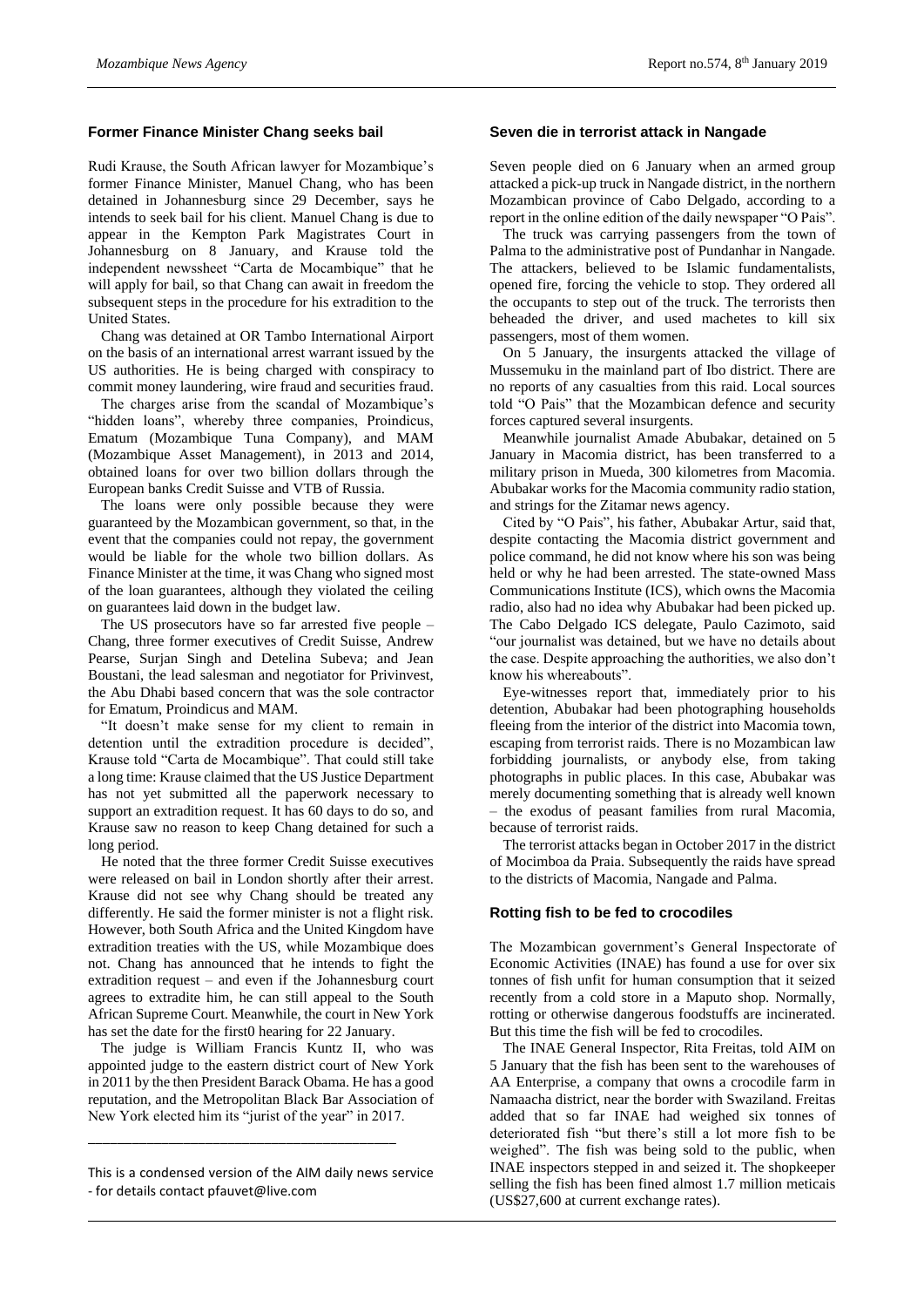#### **New bridge has major impact on tourism**

The new suspension bridge over the Bay of Maputo and its connecting roads are having a major impact on the two conservation areas in Matutuine district, in the far south of the country.

The bridge has greatly increased the number of tourists visiting the Maputo Special Reserve (once known as the Elephant Reserve) and the Partial Marine Reserve of Ponta de Ouro, near the border with the South African province of KwaZulu-Natal.

According to the administrator of the Maputo Special Reserve, Miguel Goncalves, "the inauguration of the Maputo-Katembe bridge, and the road from Katembe to Ponta de Ouro has brought challenges and some development opportunities. Unfortunately, we are having problems with some motorists who do not respect the speed limit (50 kilometres an hour) inside the reserve. This leads to animals being run over".

The bridge and the connecting roads were inaugurated on 10 November. Since then, Goncalves said, cars have run over and killed at least two impalas, two waterbuck, a zebra, and a python, as well as smaller animals such as hares and tortoises. One car collided with a giraffe. Thanks to prompt veterinary intervention, the animal did not die.

Both reserves are located on the coast. Unfortunately, the visitors have brought with them from Maputo the bad habits of leaving rubbish behind. "People leave in the reserve, and on the beach, bottles, cans and plastic bags, among other objects", said Goncalves. "When the tide rises, the rubbish is swept out to sea". He added that excessive consumption of alcohol on the beaches has resulted in one death (from drowning), with five other inebriated visitors needing to be rescued.

Goncalves thought that ensuring respect for the laws on speed limits and on the sale of alcohol "could help the country promote high-quality tourism throughout the year". A further challenge, he added, were "illegal incursions by commercial fishing boats into the marine reserve".

Goncalves had no comparative statistics since the data will only be available after the end of the year – but he was convinced the reserves are receiving more tourists than in previous years.

#### **Bridge on key road collapses**

A bridge on the road from Pemba, capital of the northern province of Cabo Delgado, to the northern district of the province, collapsed on 31 December under the weight of an overloaded truck, according to a report in the newspaper "Carta de Mocambique". The bridge crosses the Mwala River, between Macomia and Awasse. This road is used to reach Palma district, the site of gigantic natural gas liquefaction projects. It is also part of the overland link to Tanzania.

The truck that wrecked the bridge belongs to the Chinese company Mongo, Ltd. It was travelling from Palma towards Pemba, carrying two containers full of wood weighing over 40 tonnes. The weight limit on the Mwala bridge is 28 tonnes.

While the bridge is down, anyone who wants to travel from Pemba to the districts of Palma, Mocimboa da Praia, Nangade and Mueda, will have to make a detour of over

100 kilometres after Macomia. The roads exist but they are not suitable for heavy vehicles.

A government source told "Carta de Mocambique" that the authorities are considering opening a shorter alternative route, while mobilising funds for the complete reconstruction of the Mwala bridge.

The collapse is a headache for all companies hoping to move materials by road to Palma for the planned construction of liquefied natural gas factories.

#### **EDM promises to restore power in central region**

Mozambique's publicly-owned electricity company, EDM, has pledged that power will be restored on 7 January to the central provinces of Manica and Sofala.

The power cut resulted from a storm in Manica on 2 January which brought down a pylon in Barue district. The pylon was on the high voltage line carrying electricity from the Cahora Bassa dam in Tete province southwards.

EDM sought alternatives, notably importing electricity from Zimbabwe, and increased use of the Chicamba and Mavuzi dams on the Revue River. But this was not enough to supply the full electricity demand from Manica and Sofala consumers. The situation was particularly serious in Beira, where shops and other establishments that do not own generators had to throw out large amounts of perishable foods which were rotting in the summer heat.

Brigades from EDM and from Hidroelectrica de Cahora Bassa (HCB), the company that operates the Cahora Bassa dam, have been working to repair the damage to the transmission line. Cited in the daily newspaper "O Pais", Horacio Bive, the EDM director of transmission for the central region, declared "we are doing all we can to shorten this period, but the rain falling in the region is having a negative impact on our work".

Bive added that it is in EDM's own interests to restore the power as quickly as possible. It is losing money, since it cannot bill clients for power they are not receiving.

#### **1,100 police officers promoted in Nampula**

The Interior Ministry on 28 December promoted 1,100 members of the police force at a ceremony in the northern city of Nampula.

Addressing the newly promoted police officers, the Nampula provincial police commander, Manuel Zandamela, said their rise to new ranks was due to the commitment and selflessness they had shown in carrying out their daily duties of maintaining public order. "Promotion is a normal procedure in managing human resources in institutions, by granting recognition to those who have proved themselves in carrying out their missions", he said. "I also want to encourage those not covered by this measure not to give up, since you too have contributed to guaranteeing order and public security".

Zandamela added that the promotion ceremony should serve as a moment to reflect upon solutions for increasing the operational effectiveness of the police force, through strategies to mitigate the social ills that affect communities.

"This indelible mark will impose new challenges on your lives and will require from you greater responsibility and commitment", he told the ceremony. "We want you to identify with your new ranks, and to feel capable of taking up leadership positions in any part of our province".